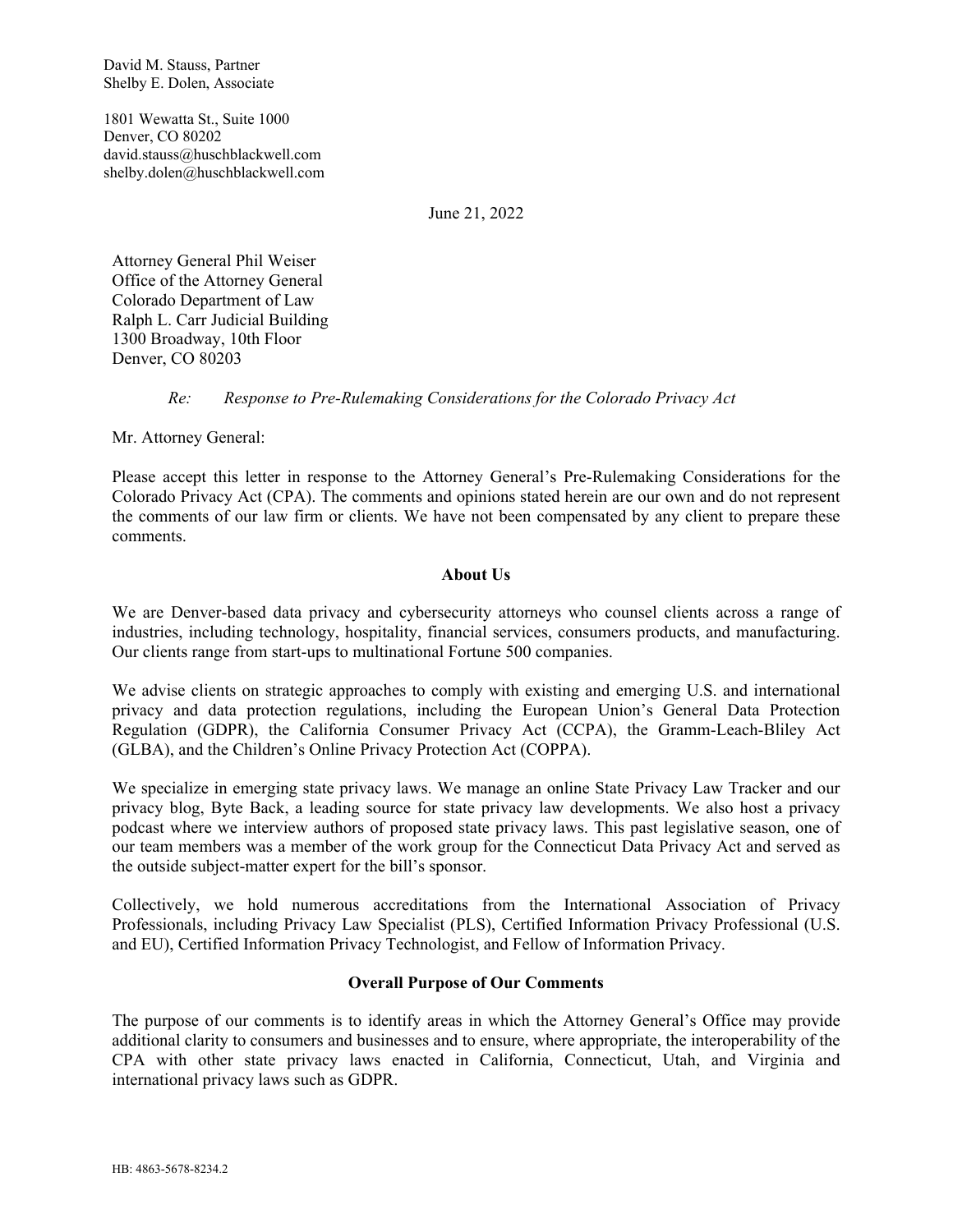Further clarification on the operability of the CPA will benefit both consumers and businesses. In our experience, our clients pursue compliance with privacy laws like the CPA but meet difficulties due to ambiguities in the laws. On the other hand, as Colorado citizens, we are also mindful – and thankful – that we will benefit from the privacy rights the CPA provides. We hope to ensure that our fellow citizens have ready access to their new privacy rights and means to understand those rights.

Further, interoperability between emerging and existing privacy laws must be a focus of the Office's rulemaking activities. We recently concluded a ten-part article series examining interoperability challenges with the California Privacy Rights Act (CPRA), Virginia Consumer Data Protection Act (VCDPA), and the CPA. Since that time, two states (Connecticut and Utah) passed privacy laws, adding further complexity for businesses that must comply with various laws. Although CPA compliance will no doubt have its unique aspects, ensuring for as much interoperability as possible should be a goal of the rulemaking process.

### **Comments**

### **I. Consent**

### *a. Does the CPA allow consumers to revoke consent for the processing of sensitive data and for incompatible purposes?*

The CPA refers to consumer consent in multiple contexts, including requiring controllers to obtain consumer consent for the processing of sensitive data, C.R.S  $\S$  6-1-1308(7), prohibiting controllers from processing personal data for incompatible purposes without consumer consent, C.R.S. § 6-1-1306(4), and permitting controllers to obtain consumer consent to circumvent a universal opt out, C.R.S. § 6-1-  $1306(1)(a)(IV)(C)$ .

The CPA defines consent in section 6-1-1303(5); however, the definition does not specify whether consumers may revoke consent to the processing of sensitive data or for the processing of personal data for incompatible purposes. In contrast, the CPA does state that consumers may revoke their consent for the processing of personal data in the context of opt-out signals. C.R.S.  $\S$  6-1-1306(1)(a)(IV)(C) ("The web page, application, or other means by which a controller obtains a consumer's consent to process personal data for purposes of targeted advertising or the sale of personal data must also allow the consumer to revoke the consent as easily as it is affirmatively provided."). The CPA creates ambiguity by addressing revocation of consent in one context but not addressing revocation of consent for the processing of sensitive data or for the processing of personal data for incompatible purposes.

In comparison, the Connecticut Data Privacy Act requires controllers to "provide an effective mechanism for a consumer to revoke the consumer's consent . . . that is at least as easy as the mechanism by which the consumer provided the consumer's consent and, upon revocation of such consent, cease to process the data as soon as practicable, but not later than fifteen days after the receipt of such request." Section 6(a)(6). GDPR also specifies that data subjects must be given the right to revoke consent. GDPR Art. 7(3) ("The data subject shall have the right to withdraw his or her consent at any time. The withdrawal of consent shall not affect the lawfulness of processing based on consent before its withdrawal. Prior to giving consent, the data subject shall be informed thereof. It shall be as easy to withdraw as to give consent."). Other modern international privacy laws contain similar provisions addressing consent. *See, e.g.*, Lei Geral de Proteção de Dados (LGPD), Art. 8, § 5 ("Consent may be revoked at any time, by express request of the data subject, through a facilitated and free of charge procedure, with processing carried out under previously given consent remaining valid as long as there is no request for deletion, pursuant to item VI of the lead sentence of Art. 18 of this Law."); Personal Information Protection Law of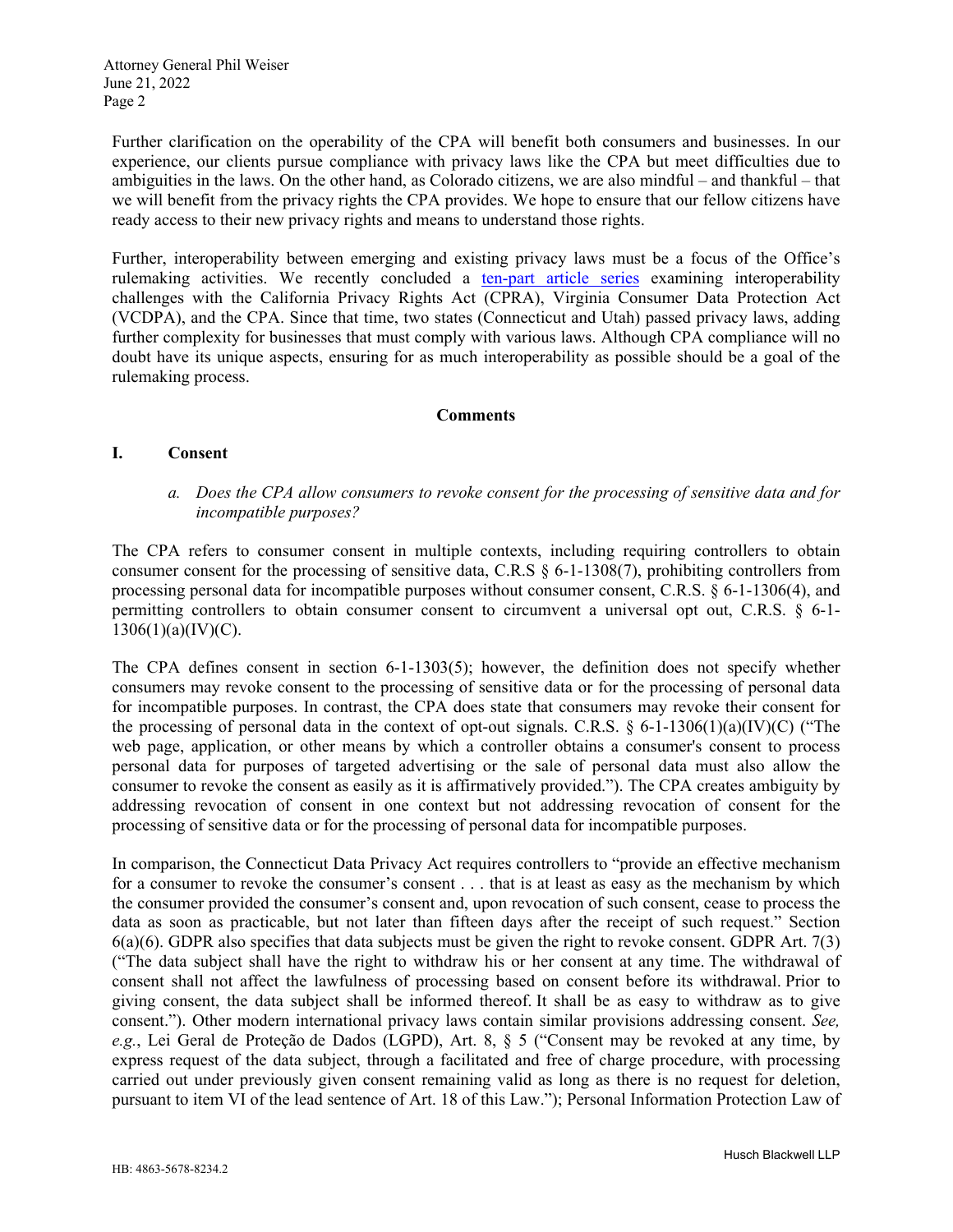the People's Republic of China (PIPL), Art. 15 ("Where the processing of personal information is based on the individual's consent, the individual has the right to withdraw his consent. Personal information processors should provide convenient ways to withdraw consent. The withdrawal of consent by an individual does not affect the validity of the personal information processing activities that have been carried out based on the individual's consent prior to the withdrawal."); Personal Data Protection Act of Singapore (PDPA), Art. 16(3) ("An organisation must not prohibit an individual from withdrawing his or her consent to the collection, use or disclosure of personal data about the individual, but this section does not affect any legal consequences arising from such withdrawal.").

Although it could be argued that the right to revoke consent is implicit in the CPA, it is not clear that Colorado law supports this position based on analogizing from existing court decisions. *See, e.g.*, *People v. Kennard*, 488 P.2d 563, 564 (1971) (rejecting defendant's attempt to withdraw consent to car search after search had begun); *U.S. v. Simmons*, 179 F.R.D. 308, 312 (D. Colo. 1998) (discussing right to revoke consent to trial by magistrate judge and rejecting revocation under facts of case).

Consequently, we recommend the Attorney General's Office clarify pursuant to its permissive rulemaking whether consumers have the right to revoke consent for processing sensitive data and for incompatible purposes and, if so, how consumers exercise this right and the consequences of such revocation. For example, in Europe, a data subject's revocation of consent requires a controller to also delete the consumer's personal data unless the controller has another lawful basis for the processing of the personal data. *See* European Commission, What if somebody withdraws their consent? Of course, the CPA does not have a GDPR Article 6 equivalent, making a lawful basis for processing analysis moot. However, for CPA purposes, the Attorney General could reason that a controller must delete personal data upon a consumer's revocation of consent unless there is a lawful basis for retaining such personal data pursuant to C.R.S. § 6-1-1304(3).

### *b. Clarifying how controllers can obtain consumer consent to sell personal data or engage in targeted advertising after receiving an opt-out signal*

C.R.S. § 6-1-1306(1)(a)(IV)(B) requires controllers to recognize opt-out signals as requests to opt out of sales and targeted advertising. However, notwithstanding the receipt of that signal, "a controller may enable the consumer to consent, through a web page, application, or a similar method, to the processing of the consumer's personal data for purposes of targeted advertising or the sale of personal data, and the consent takes precedence over any choice reflected through the universal opt-out mechanism." C.R.S. § 6-  $1-1306(1)(a)(IV)(C)$ . The CPA continues:

Before obtaining a consumer's consent to process personal data for purposes of targeted advertising or the sale of personal data pursuant to this subsection  $(1)(a)(iv)(c)$ , a controller shall provide the consumer with *a clear and conspicuous notice* informing the consumer about the choices available under this section, describing the categories of personal data to be processed and the purposes for which they will be processed, and explaining how and where the consumer may withdraw consent. The web page, application, or other means by which a controller obtains a consumer's consent to process personal data for purposes of targeted advertising or the sale of personal data must also allow the consumer to revoke the consent as easily as it is affirmatively provided.

### (Emphasis added)

The CPA does not explain what constitutes a "clear and conspicuous notice" or how controllers should seek such consent from consumers. Privacy professionals may interpret this provision to allow controllers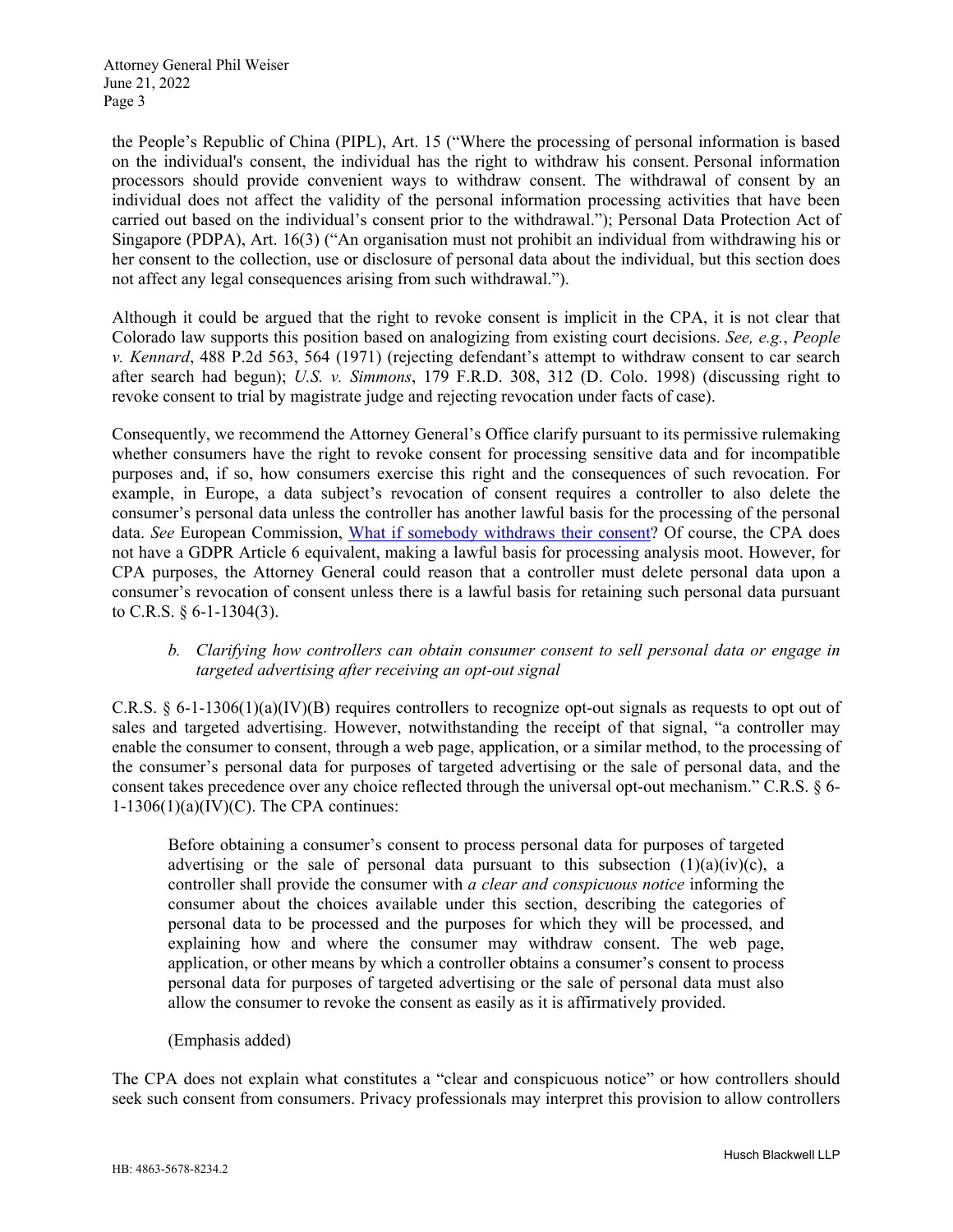to obtain consent through the use of cookie consent banners. We request the Attorney General to clarify whether or not the use of such cookie consent banners satisfies the requirements of this section subject to the banner being deployed consistent with the above-noted requirements (i.e., linking to proper disclosures and allowing consumers to revoke their consent) as well as the requirements for "consent" as set forth in the definition of that term in C.R.S. § 6-1-1302(5).

## *c. International resources analyzing similar definitions of consent*

Other data protection authorities have considered similar contours of consent. Although not an exhaustive list, the below resources are worthy of the Attorney General's consideration.

Perhaps the most notable guidance on consent is from the European Data Protection Board in its Guidelines 05/2020 on consent under Regulation 2016/679 (Version 1.1) (Adopted May 4, 2020). The CPA's definition of consent mirrors GDPR's definition of consent insofar as both definitions require consent to be freely given, specific, informed and unambiguous. Compare C.R.S. § 6-1-1303(5) ("'Consent' means a clear, affirmative act signifying a consumer's freely given, specific, informed, and unambiguous agreement"); GDPR Art. 4(11) ("'consent' of the data subject means any freely given, specific, informed and unambiguous indication of the data subject's wishes by which he or she, by a statement or by a clear affirmative action, signifies agreement to the processing of personal data relating to him or her").

The United Kingdom's Information Commissioner's Office has provided extensive guidance. See Information Commissioner's Office, Consent. In addition, the Office of the Privacy Commissioner of Canada has published Guidelines on obtaining meaningful consent (last revised August 13, 2021).

Given that many controllers subject to the CPA will already have driven compliance with these laws, we respectfully recommend that any CPA guidance on the contours of consent be consistent with these interpretations.

### **II. Consumer Requests**

### *a. What constitutes a "clear and conspicuous method" for exercising consumer opt-out rights?*

C.R.S. § 6-1-1306 provides that a "controller that processes personal data for purposes of targeted advertising or the sale of personal data shall provide a clear and conspicuous method to exercise the right to opt out of the processing of personal data concerning the consumer pursuant to subsection  $(1)(a)(i)$  of this section. The controller shall provide the opt-out method clearly and conspicuously in any privacy notice required to be provided to consumers under this part 13, and in a clear, conspicuous, and readily accessible location outside the privacy notice."

The CPA does not provide any additional information on how controllers should comply with this requirement.

Under the CPRA, if a business "sells" or "shares" personal information, the CPRA will require the business to "[p]rovide a clear and conspicuous link on the business's internet homepages, titled "Do Not Sell or Share My Personal Information," to an internet web page that enables a consumer, or a person authorized by the consumer, to opt-out of the sale or sharing of the consumer's personal information." Cal. Civ. Code § 1798.135(a)(3). If a business subject to the CPRA uses sensitive personal information in a way that triggers the CPRA's sensitive information limitation provision, the business must provide "a clear and conspicuous link on the business' internet homepages, titled "Limit the Use of My Sensitive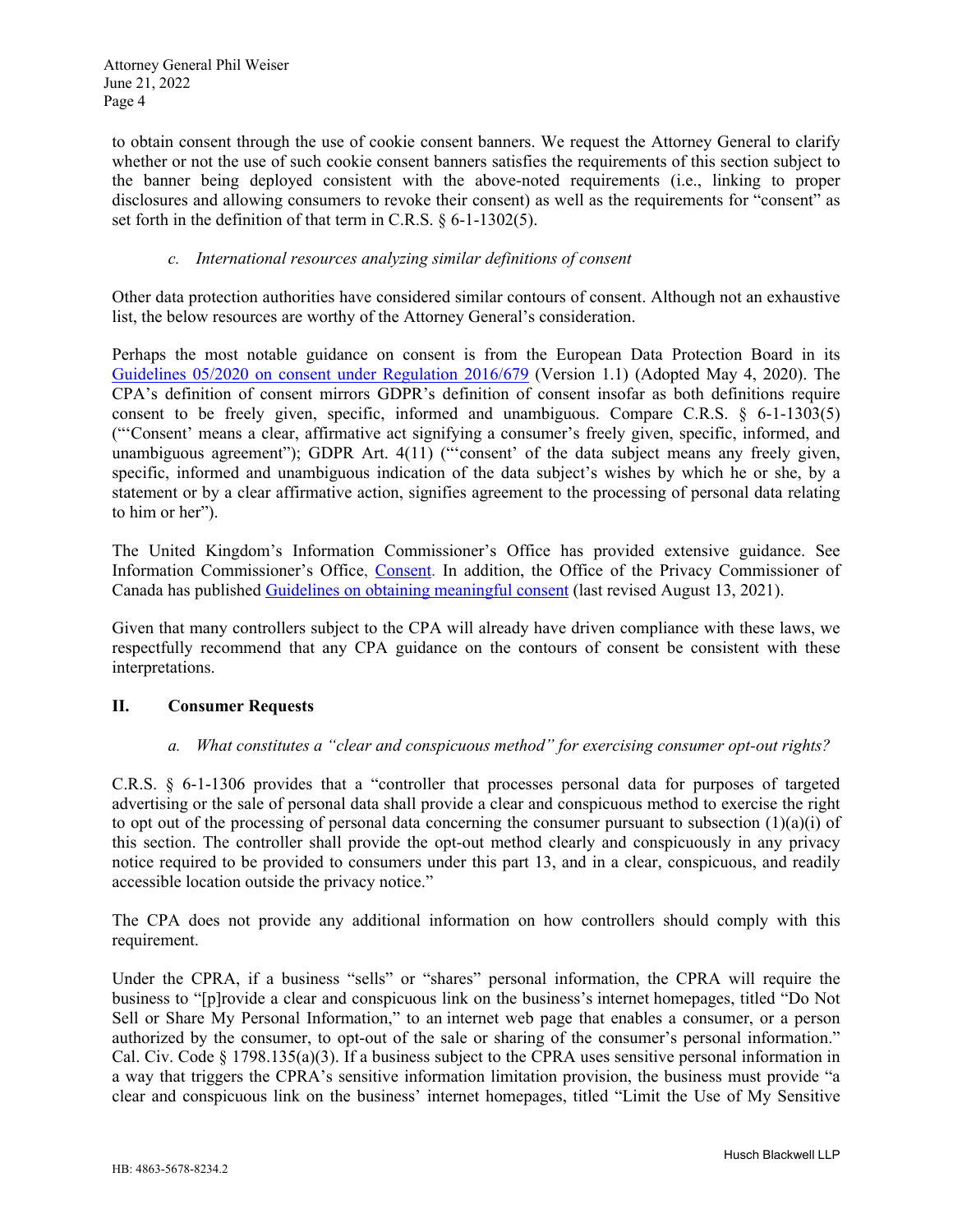Personal Information," that enables a consumer, or a person authorized by the consumer, to limit the use or disclosure of the consumer's sensitive personal information to those uses authorized by subdivision (a) of Section 1798.121." *Id.* § 1798.135(a)(2). The CPRA, however, provides businesses with discretion to "utilize a single, clearly labeled link on the business' internet homepages, in lieu of complying with paragraphs (1) and (2), if that link easily allows a consumer to opt out of the sale or sharing of the consumer's personal information and to limit the use or disclosure of the consumer's sensitive personal information." *Id.* § 1798.135(a)(3). On page 24 of its draft regulations, the California Privacy Protection Agency stated that the alternative opt-out link shall be titled "Your Privacy Choices" or "Your California Privacy Choices."

Cluttering websites with multiple (and potentially confusing) links provides no benefit to consumers or businesses. In fact, it raises the same issues that the prohibition on dark patterns seeks to regulate – i.e., confusing consumers. Given these considerations, we recommend the Attorney General's Office exercise its permissive rulemaking authority to expand on this requirement. In doing so, we suggest the Attorney General's Office issue the following clarifications:

- Businesses subject to the CPRA and CPA and use the CPRA's "Do Not" links are in compliance with the CPA's requirements. More generally, given the emergence of other state privacy laws that could include such provisions, we recommend the Office promulgate a regulation stating that businesses have the discretion to utilize links other laws require to comply with the CPA's requirement so long as the use of such links allow consumers to exercise their opt-out rights.
- Given the CPRA's discretion in allowing businesses in section  $1798.135(a)(3)$  to allow businesses to implement alternative links and the CPA's discretionary language, we recommend the Office encourage controllers to implement "Privacy Centers" or "Privacy Portals" where controllers can provide holistic information to consumers as to their rights and how to exercise them.<sup>1</sup> The use of such landing pages will benefit both consumers and controllers by providing a single page for information rather than risking multiple complicated (and perhaps contradictory) pages of information. This is particularly true for entities subject to multiple state privacy laws and international privacy laws.
	- *b. What are "reasonable means to determine that a request to exercise any of the rights in section 6-1-1306(1) is being made by or on behalf of the consumer who is entitled to exercise the rights"?*

C.R.S. § 6-1-1306(1) requires controllers to "authenticate the identity of the consumer making the request" prior to responding to said request. This requirement applies to all CPA rights, including the right to opt out of sales, targeted advertising and profiling, and the rights of access, correction, deletion and data portability. The CPA defines "authenticate" as the "use [of] reasonable means to determine that a request to exercise any of the rights in section 6-1-1306(1) is being made by or on behalf of the consumer who is entitled to exercise the rights." C.R.S. § 6-1-1303(2). The CPA does not further specify what constitutes "reasonable means." The Attorney General's Office should exercise its permissive rulemaking authority to clarify what controllers should do to authenticate requests.

In making this determination, we suggest that the Attorney General implement a flexible approach that allows controllers to authenticate the consumer's identity based on the circumstances of the request as opposed to prescriptive standards. For example, in its Guidelines 01/2022 on data subject rights – Right of access § 3.2, ¶¶ 64-78 (Version 1.0, adopted 18 January 2022), the EDPB discusses flexible standards

<sup>1</sup> *See, e.g.*, https://www.marriott.com/about/privacy.mi; https://privacy.zillowgroup.com/.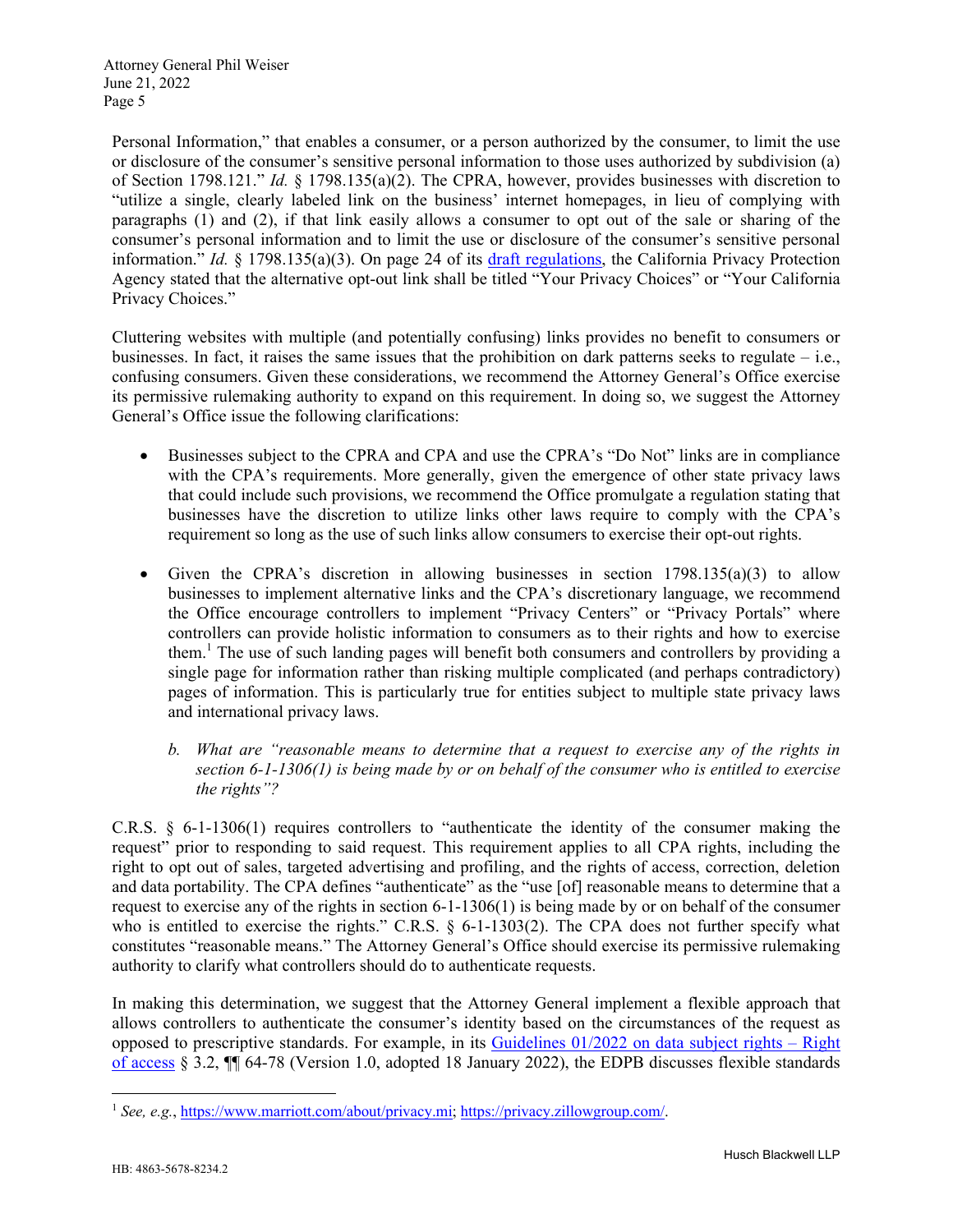for authenticating right of access requests under GDPR Article 15. The CCPA regulations are more prescriptive – e.g., requiring two or three data points to be verified depending on the type of request. 11 CCR § 7062. Clarifying that the CPA requires a flexible authentication standard will benefit businesses by providing them with discretion to authenticate requests based on the way in which they interact with consumers. It also allows for businesses to adapt their authentication processes to emerging technologies.

Finally, we recommend that controllers should not be required to authenticate opt-out requests to the same level as other requests. While the CPA requires that such requests be authenticated, neither California nor Connecticut require that opt-out requests be authenticated. SB 6, Sec.  $4(c)(4)$  ("A controller shall not be required to authenticate an opt-out request, but a controller may deny an opt-out request if the controller has a good faith, reasonable and documented belief that such request is fraudulent. If a controller denies an opt-out request because the controller believes such request is fraudulent, the controller shall send a notice to the person who made such request disclosing that such controller believes such request is fraudulent, why such controller believes such request is fraudulent and that such controller shall not comply with such request."); Cal. Civ. Code  $\S$  1798.120 (CPRA right to opt out of sales and sharing); 11 CCR § 7026(g) ("A request to opt-out need not be a verifiable consumer request. If a business, however, has a good-faith, reasonable, and documented belief that a request to opt-out is fraudulent, the business may deny the request. The business shall inform the requestor that it will not comply with the request and shall provide an explanation why it believes the request is fraudulent.").

In explaining its thinking behind 11 CCR  $\S$  7026(g), the Attorney General stated:

Unlike requests to know and requests to delete, the CCPA does not require requests to opt-out to be verified. In drafting these regulations, the OAG considered how best to ensure that consumers are empowered to exercise their rights under the CCPA while also acknowledging that there could be potential for abuse. The proposed regulation balances these concerns by placing minimal barriers to a consumer's ability to opt-out, while providing businesses the ability to deny requests that they believe are fraudulent as long as they inform the consumer and document their good-faith and reasonable belief. See § 999.315(h).

California Attorney General's Office, FSOR Appendix A: Summary and Response to Comments Submitted During 45-Day Period, Response to Comment 617.

Here, the CPA clearly states that authentication is required for opt-out requests such that matching the standard in California and Connecticut is not possible. However, the approach of those statutes evidences that requiring the same level of authentication for such requests is unnecessary and, in fact, is unlikely to benefit consumers or businesses.

# **III. Privacy Notices**

The CPA requires controllers to provide consumers with a "reasonably accessible, clear and meaningful privacy notice" that includes certain identified information. C.R.S. § 6-1-1308(1)(a). The CPA does not otherwise define what constitutes an accessible, clear, and meaningful privacy notice.

With respect to website accessibility, it has become commonplace for businesses to provide privacy notices to consumers through the use of a link in a persistent website footer using the word "privacy." This approach is consistent with existing laws. *See* 11 CCR § 7011(b) ("The privacy policy shall be posted online through a conspicuous link using the word 'privacy' on the business's website homepage or on the download or landing page of a mobile application."); California Attorney General's Office, *Making*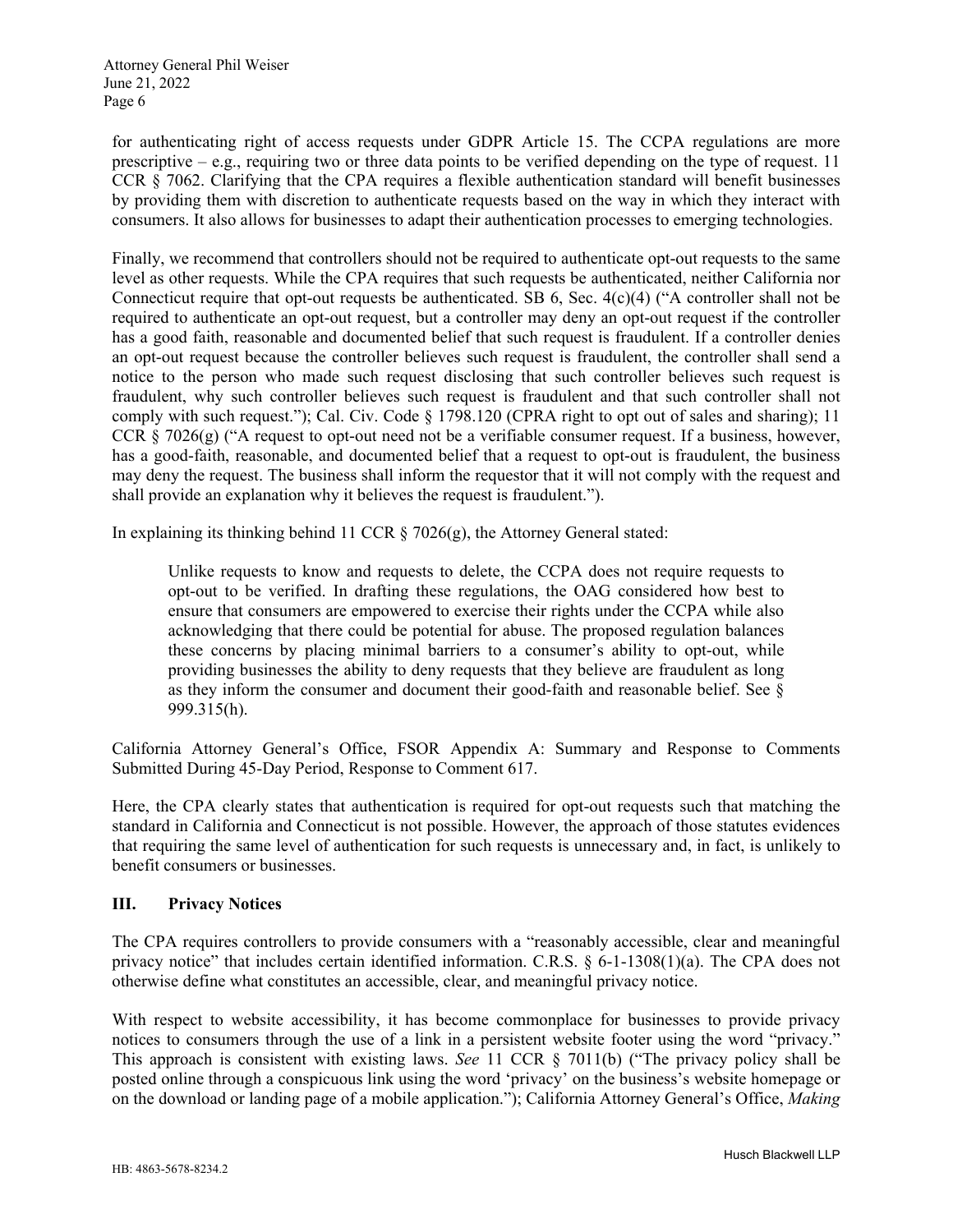*Your Privacy Practices Public* at 9 (2014); Article 29 Working Party, *Guidelines on transparency under Regulation 2016/679* (as last revised and adopted on 11 April 2018) (hereinafter "Transparency Guidelines" ("Every organisation that maintains a website should publish a privacy statement/ notice on the website. A direct link to this privacy statement/ notice should be clearly visible on each page of this website under a commonly used term (such as "Privacy", "Privacy Policy" or "Data Protection Notice"). Positioning or colour schemes that make a text or link less noticeable, or hard to find on a webpage, are not considered easily accessible.").

For mobile applications, it is commonplace for privacy policies to be accessible through the menu or a similar feature. *See* 11 CCR § 7011(b) ("A mobile application may include a link to the privacy policy in the application's settings menu."); California Attorney General's Office, *Making Your Privacy Practices Public* at 9 (2014); Transparency Guidelines ("For apps, the necessary information should also be made available from an online store prior to download. Once the app is installed, the information still needs to be easily accessible from within the app. One way to meet this requirement is to ensure that the information is never more than "two taps away" (e.g. by including a "Privacy"/ "Data Protection" option in the menu functionality of the app). Additionally, the privacy information in question should be specific to the particular app and should not merely be the generic privacy policy of the company that owns the app or makes it available to the public.").

The Attorney General's office should confirm the above standards satisfy the CPA's "reasonably accessible" requirement.

With respect to the CPA's "clear and meaningful" standards, we refer the Office to the Article 29 Working Party's Transparency Guidelines as well as ICO guidance. The California Attorney General's Office also adopted comparable guidance for the CCPA. *See* 11 CCR § 7011(b).

Although the above standards are well-developed, the passage of multiple state consumer privacy laws since the CCPA's effective date could create confusion as to whether controllers must provide statespecific privacy disclosures. Such an approach would inevitably result in elongating already lengthy privacy policies, to the detriment of both consumers and controllers. To that end, we recommend the Office exercise its discretionary rulemaking authority to specify that controllers may (and are encouraged to) provide CPA disclosures in conjunction with other state and international disclosures.

### **IV. Definition of Biometric Data**

The CPA requires controllers to obtain consumer consent for the processing of sensitive data. C.R.S. § 6-1-1308(7). The CPA defines sensitive data to include "biometric data that may be processed for the purpose of uniquely identifying an individual," C.R.S. § 6-1-1303(24)(b); however, the CPA does not define "biometric data."

The CPA's failure to define biometric data is unique among the five states that have passed similar legislation. See Cal. Civ. Code § 1798.140(c) (defining biometric information); Va. Code Ann. § 59.1- 575; Utah Code Ann. § 13-61-101(6); Connecticut Senate Bill 6, § 1(3).

Given that the CPA requires controllers to obtain consent for the collection of biometric data, it is crucial to define what constitutes biometric data. Colorado's breach notification statute contains a definition of biometric data, however, the definition is unlikely to work for purposes of the CPA because it is restricted to information used "for the purpose of authenticating the individual when he or she accesses an online account." C.R.S. § 6-1-716(1)(a).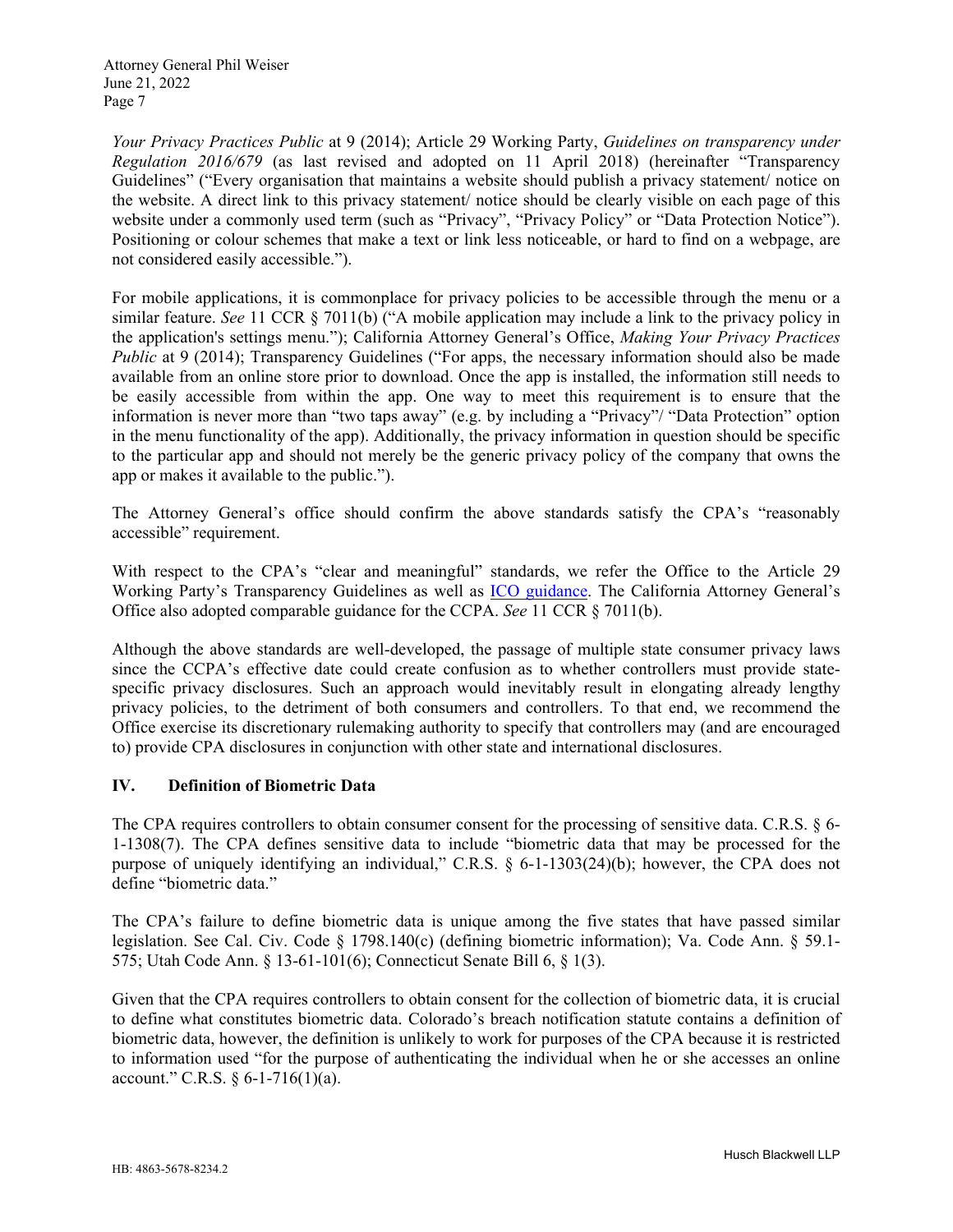We recommend the Attorney General's Office exercise its permissive rulemaking authority to define biometric data consistent with the definition Connecticut provides:

"Biometric data" means data generated by automatic measurements of an individual's biological characteristics, such as a fingerprint, a voiceprint, eye retinas, irises or other unique biological patterns or characteristics that are used to identify a specific individual. "Biometric data" does not include (A) a digital or physical photograph, (B) an audio or video recording, or (C) any data generated from a digital or physical photograph, or an audio or video recording, unless such data is generated to identify a specific individual.

Connecticut's definition of biometric data is generally consistent with the GDPR's interpretation. For example, GDPR Recital 51 provides, in relevant part: "The processing of photographs should not systematically be considered to be processing of special categories of personal data as they are covered by the definition of biometric data only when processed through a specific technical means allowing the unique identification or authentication of a natural person."

Connecticut's definition also is consistent with European Data Protection Board guidance as reflected in paragraphs 73-75 of *Guidelines 3/2019 on processing of personal data through video devices* (Version 2, adopted January 29, 2020). Paragraph 74 states, in relevant part: "The video footage of an individual cannot however in itself be considered as biometric data under Article 9, if it has not been specifically technically processed in order to contribute to the identification of an individual."

In contrast, the definitions in Virginia and Utah's laws exclude certain types of information considered to be biometric data including facial and voice recognition. *See* Virginia Joint Commission on Technology and Science, Virginia Consumer Data Protection Act Work Group, 2021 Final Report at 7 ("Delegate Hayes summarized the events leading to the creation of the Work Group. He noted that legislation in Washington state was a starting model for the effort to pass similar data privacy legislation in the Commonwealth and added that two important strategic distinctions that led to the successful passage of the Virginia Consumer Data Protection Act (VCDPA), as opposed to similar legislative efforts in other states other state efforts, remain the exclusion of facial recognition and the enforcement of the law by the Attorney General."); Taylor Kay Lively, *Facial Recognition in the United States: Privacy Concerns and Legal Developments*, SECURITY TECHNOLOGY, December 1, 2022 ("Unlike California and Colorado, Virginia's Consumer Data Protection Act (effective Jan. 2023) excludes facial recognition").

Alternatively, the Attorney General could look to the definition of biometric information set forth in the CPRA:

"Biometric information" means an individual's physiological, biological or behavioral characteristics, including information pertaining to an individual's deoxyribonucleic acid (DNA), that is used or is intended to be used, singly or in combination with each other or with other identifying data, to establish individual identity. Biometric information includes, but is not limited to, imagery of the iris, retina, fingerprint, face, hand, palm, vein patterns, and voice recordings, from which an identifier template, such as a faceprint, a minutiae template, or a voiceprint, can be extracted, and keystroke patterns or rhythms, gait patterns or rhythms, and sleep, health, or exercise data that contain identifying information.

*See* Cal. Civ. Code 1798.140(c).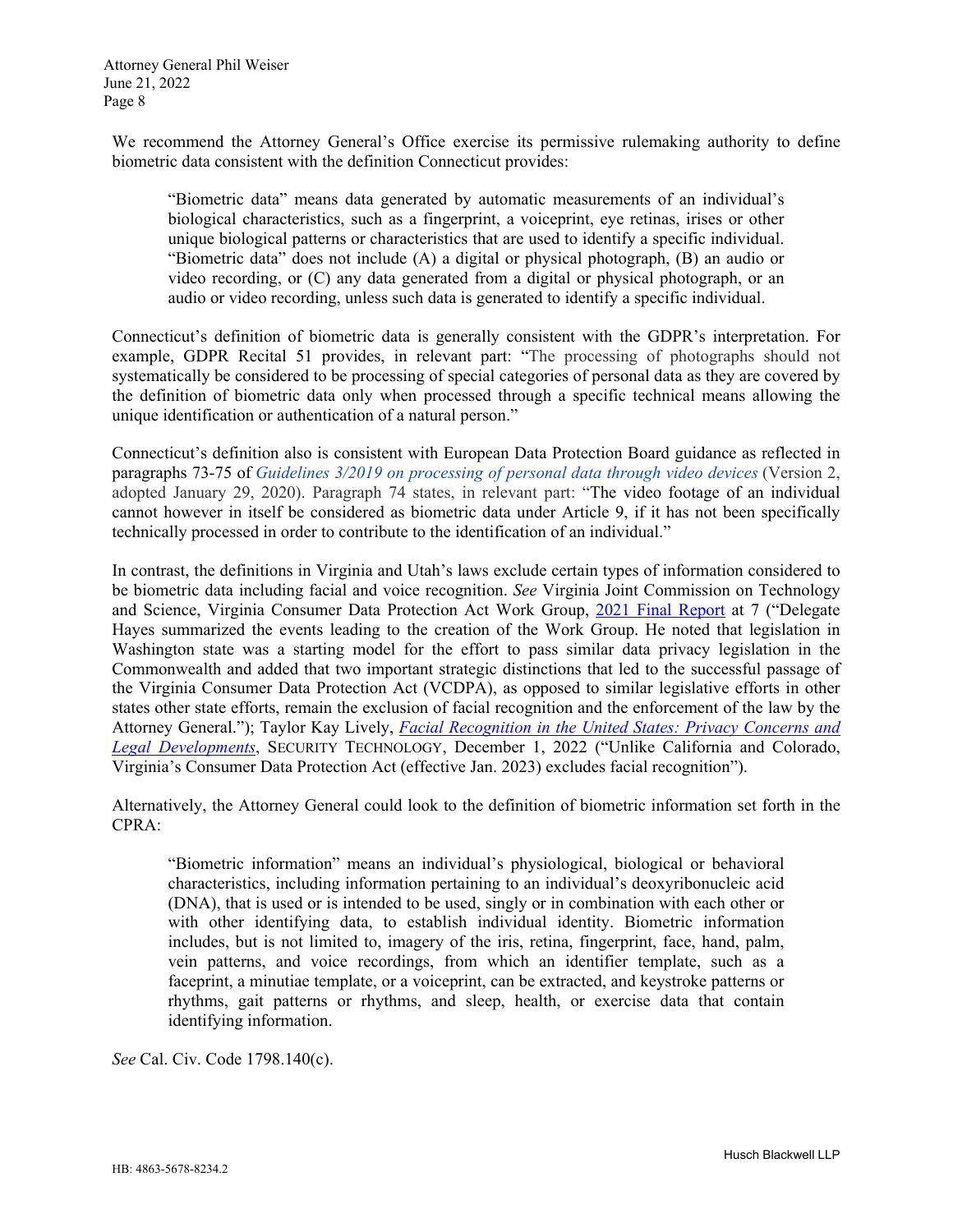However, the CPRA's definition is lengthy and creates ambiguity through its reference to "keystroke patterns or rhythms" and "gait patterns or rhythms."

### **V. Reasonable Limitations on Access Requests**

C.R.S. § 6-1-1306(1)(b) provides consumers with "the right to confirm whether a controller is processing personal data concerning the consumer and to access the consumer's personal data."

Although this right is written in the absolute, we recommend the Attorney General's Office exercise its permissive rulemaking authority to clarify that this right does not require controllers to disclose information protected by C.R.S.  $\S$  6-1-716 or trade secrets as defined in C.R.S.  $\S$  7-74-102(4). These recommendations are consistent with the CCPA and further the goal of protecting consumers.

#### *a. Data breach exception*

With respect to the first recommendation, CCPA regulation 11 CCR 7024(d) specifically forbids businesses from providing information in response to requests to know that California's breach notification statute covers:

A business shall not disclose in response to a request to know a consumer's Social Security number, driver's license number or other government-issued identification number, financial account number, any health insurance or medical identification number, an account password, security questions and answers, or unique biometric data generated from measurements or technical analysis of human characteristics. The business shall, however, inform the consumer with sufficient particularity that it has collected the type of information. For example, a business shall respond that it collects "unique biometric data including a fingerprint scan" without disclosing the actual fingerprint scan data.

In its Final Statement of Reasons, the California Attorney General's Office explained that this provision "benefits consumers by providing them with information to make privacy decisions while protecting them from the harms that could result from the unauthorized disclosure of this sensitive personal information." *See* California Attorney General's Office, Final Statement of Reasons at 26.

The types of personal information subject to Colorado's breach notification statute, C.R.S. § 6-1-716, are comparable to the types of information that California prohibits businesses from disclosing in response to requests to know. For example, Colorado's breach notification statute covers Social Security numbers, driver's license numbers, biometric data, medical information, and certain types of financial information. Even if a controller authenticates a consumer request, there is still a risk the request is fraudulent. Thus, there is a benefit to consumers to protecting this sensitive information from disclosure in response to access requests. In addition, there is not a significant benefit to consumers by requiring controllers to disclose this type of information as consumers should already have access to this information. Therefore, requiring a controller to confirm that is has collected a consumer's Social Security number rather than disclosing a consumer's Social Security number, provides the same benefit to the consumer since they presumably already know their Social Security number.

### *b. Protection of trade secrets*

The California Attorney General's Office recently issued an opinion on whether the CCPA requires businesses to disclose inferences in response to requests to know. *See* Opinion of Rob Bonta, No. 20-303